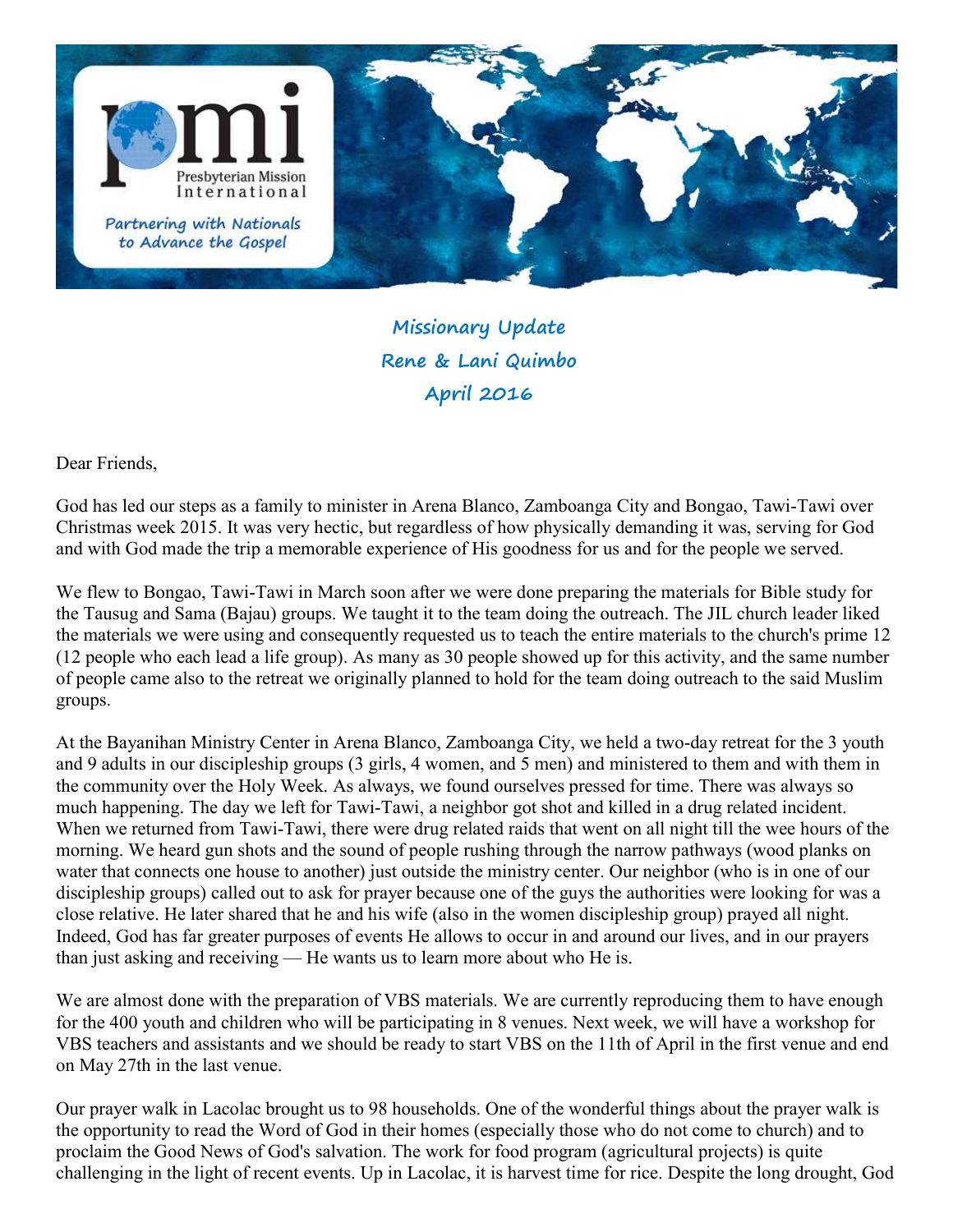has blessed us with the harvest of 75 sacks ready for milling. It has not rained for months now. The wells we dug near the center are all dried up now, and even the river where we now get water for washing is now so shallow. Early morning last Tuesday (March 29), while we were traveling from Zamboanga City returning home to Cagayan de Oro City, we received a call informing us that the rubber and coffee farm was on fire. We were in shock because we were told that it was most likely intentionally done by people angered by the result of the government survey that was recently conducted by the Department of Agrarian Reform. We were upset, but we lifted everything to God who holds everything together. We arrived in Cagayan de Oro City late in the evening. The following day, we went up to Lacolac to personally survey the damage. Two-thirds of the farm was burned down, many tears were shed, but we prayed that what the people intended for evil, God will intend for good. We don't know how, but because God is good, it should be so. God's character is a great comfort.

Below are our prayer requests for the coming quarter:

- 1. VBS from April 11 till May 27.
- 2. Tausug and Sama (Bajau) outreach in Bongao, Tawi-Tawi
- 3. Discipleship classes in all ministry centers
- 4. Building repairs at Hillside Learning Center
- 5. Rehabilitation work on the damaged rubber and coffee farm

Thank you so much dear friends for your prayers to God on our behalf that accompany us wherever God sends us, doing what He leads us to do. Thank you also for choosing to invest in God's Kingdom in this part of the world. The fields are ripe for harvest. Thank you for helping us to be very much involved with the harvest for the glory of God.

Yours in Christ, Rene and Lani Quimbo

Visit with some JIL members involved in Tausug/Sama outreach in Bongao, Tawi-Tawi

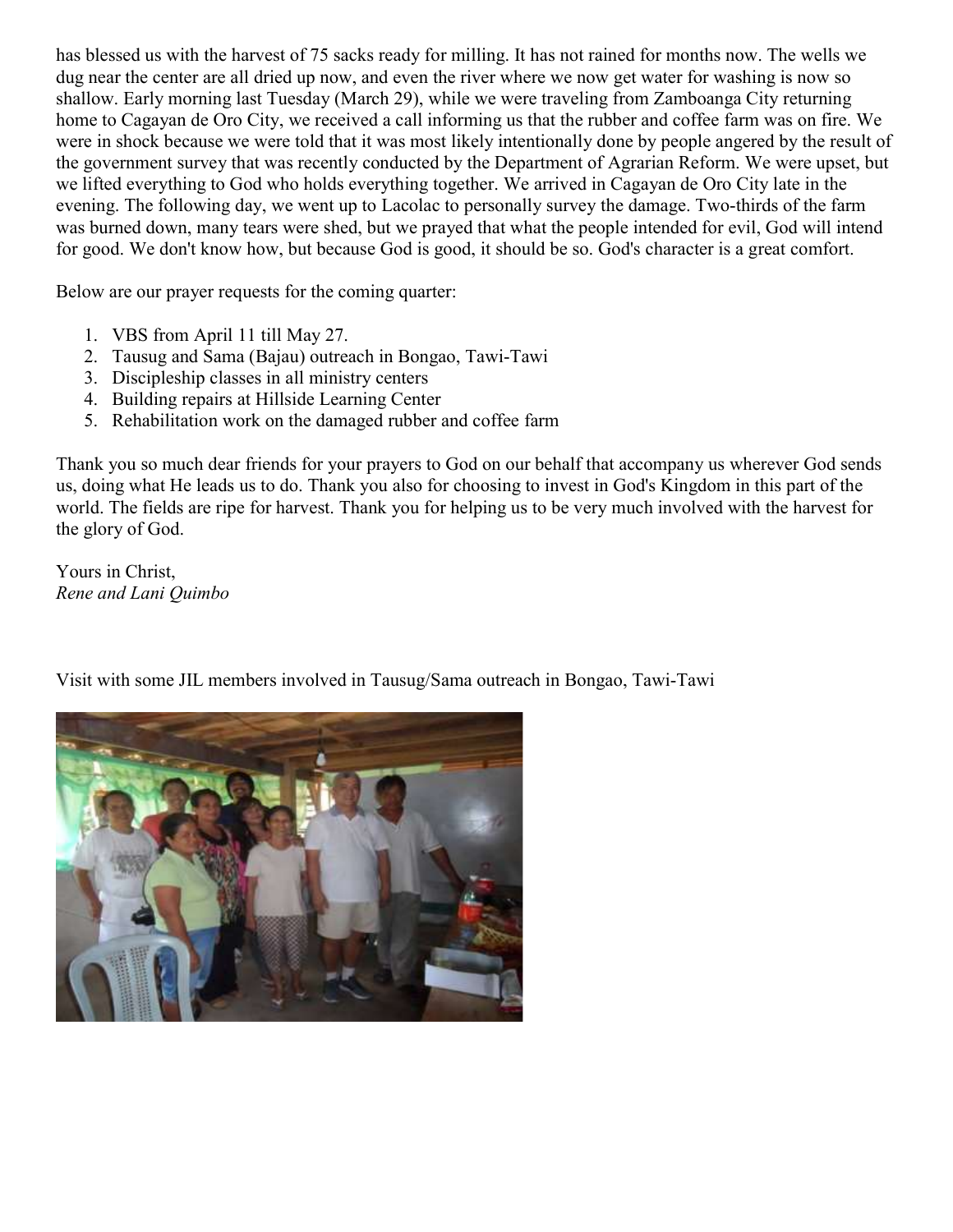## Prayer walking in Bongao, Tawi-Tawi



## Retreat participants at JIL church in Bongao, Tawi-Tawi

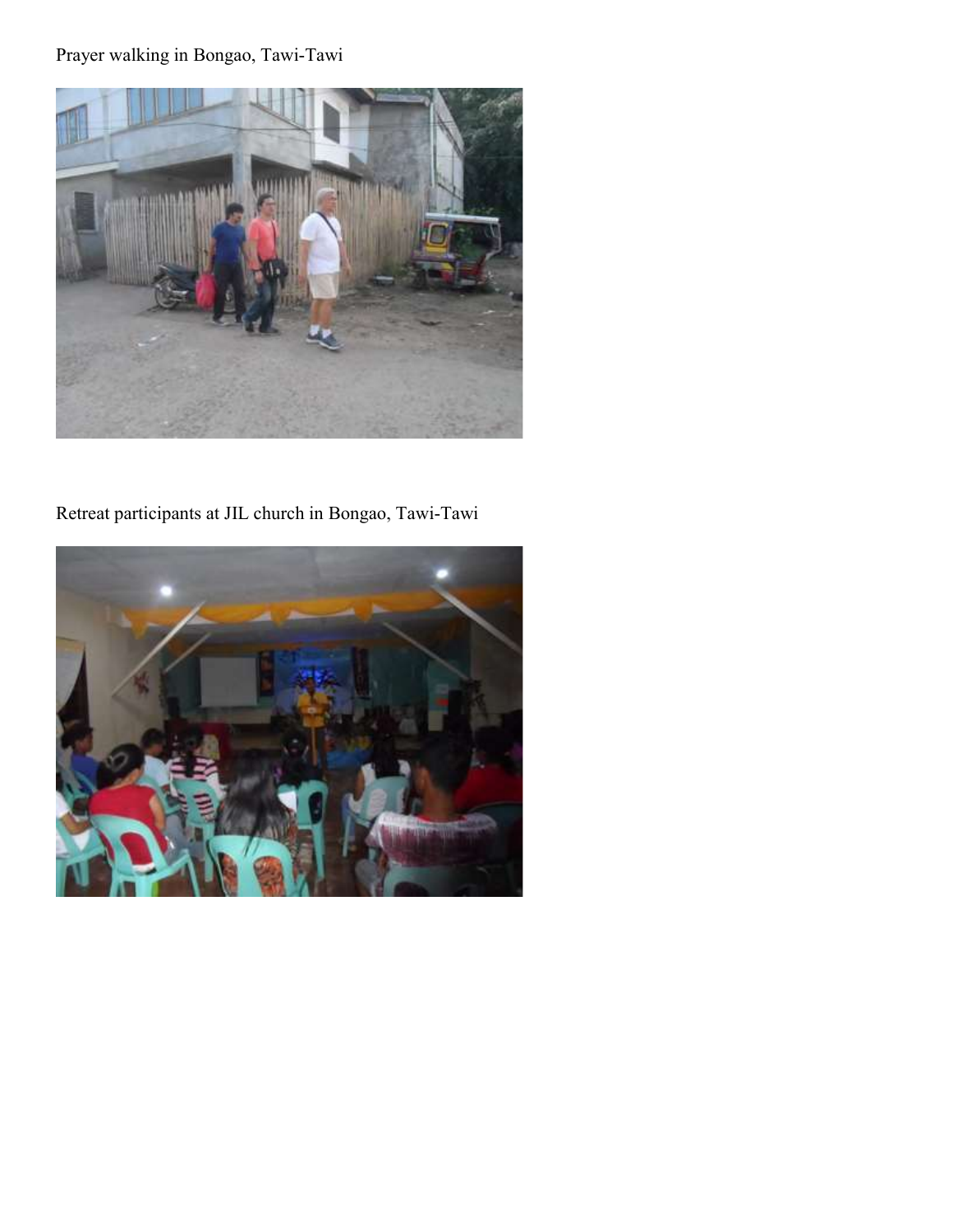Retreat participants in Arena Blanco, Zamboanga City



Eugene leading Sama youth and children fellowship in Arena Blanco, Zamboanga City



Youth discipleship class at Hillside Learning Center in Lacolac, Baungon